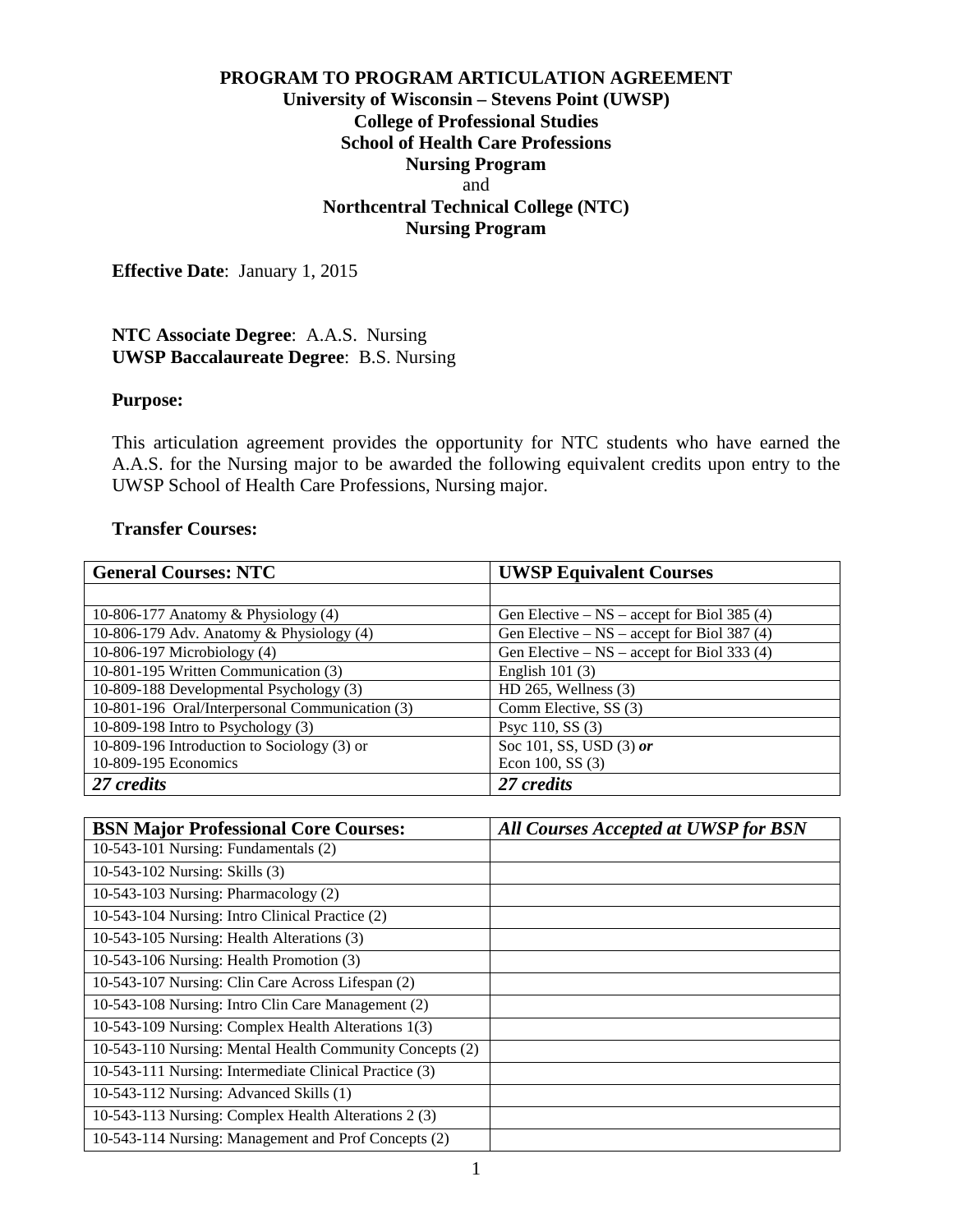| 10-543-115 Nursing: Advanced Clinical Practice (3) |            |
|----------------------------------------------------|------------|
| 10-543-116 Nursing: Clinical Transition (2)        |            |
| 38 credits                                         | 38 credits |

# **REQUIRED COURSES:**

*UWSP General Education Program Requirements for a Bachelor of Science Degree with a Nursing Major will need to be completed.*

The following coursework will be required to obtain the Bachelor of Science Degree with a major in Nursing:

*General Education Program Requirements:*

Written Communication (English 202 – 3 credits) Arts (3 credits) Humanities (3 credits) History (3 credits) Arts, Humanities, or History (3 credits) **(***Global Awareness and Environmental Responsibility can be met through courses above.***)**

# *Nursing Major Course Requirements:*

Chemistry (minimum one college level chemistry course – Chemistry 101 Basic Chemistry, Chemistry 105 Fundamental Chemistry, General Chemistry 1 (806134), Chemistry 203 Survey of Biochemistry, *OR* Chemistry 250 Review and Updates in Chemistry and Biochemistry)

Math 355 Elementary Statistical Methods (4 credits) **OR** 

HS 301 Fundamentals of Biostatistics (3 credits)

NURS 310 Professional Essentials (1 credit)

NURS 407 Foundations of Professional Nursing Practice (3 credits)

NURS 441 Chronic Care Management (3 credits)

NURS 446 Research & Evidence-Based Practice (3 credits)

NURS 447 Leadership and Management (3 credits)

NURS 452 Aging and Health (3 credits)

NURS 453 Information Management and Health Care Technology (3 credits)

NURS 454 Community Health Nursing (3 credits)

NURS 455 Concepts in Nursing Practice (3 credits)

NURS 486 Selected Topics in Nursing (6 credits)

# **SPECIAL CONSIDERATIONS**:

1. A minimum grade point average of 2.5 (0-4.0) must have been earned at the Technical College.

2. Course credit will be awarded only if a grade of C or better has been earned in the nursing courses at the Technical College.

3. Technical College courses:

10-806-177: Gen Anatomy and Physiology (4 credits) will be accepted in lieu of Biology 385: Human Physiology,

10-806-179 (Advanced Anatomy and Physiology) will be accepted in lieu of Biology 387

10-806-197: Microbiology (4 credits) will be accepted in lieu of

Biology 333: Microbiology (4 credits)

Course credit will be awarded only if a grade of C or better has been earned.